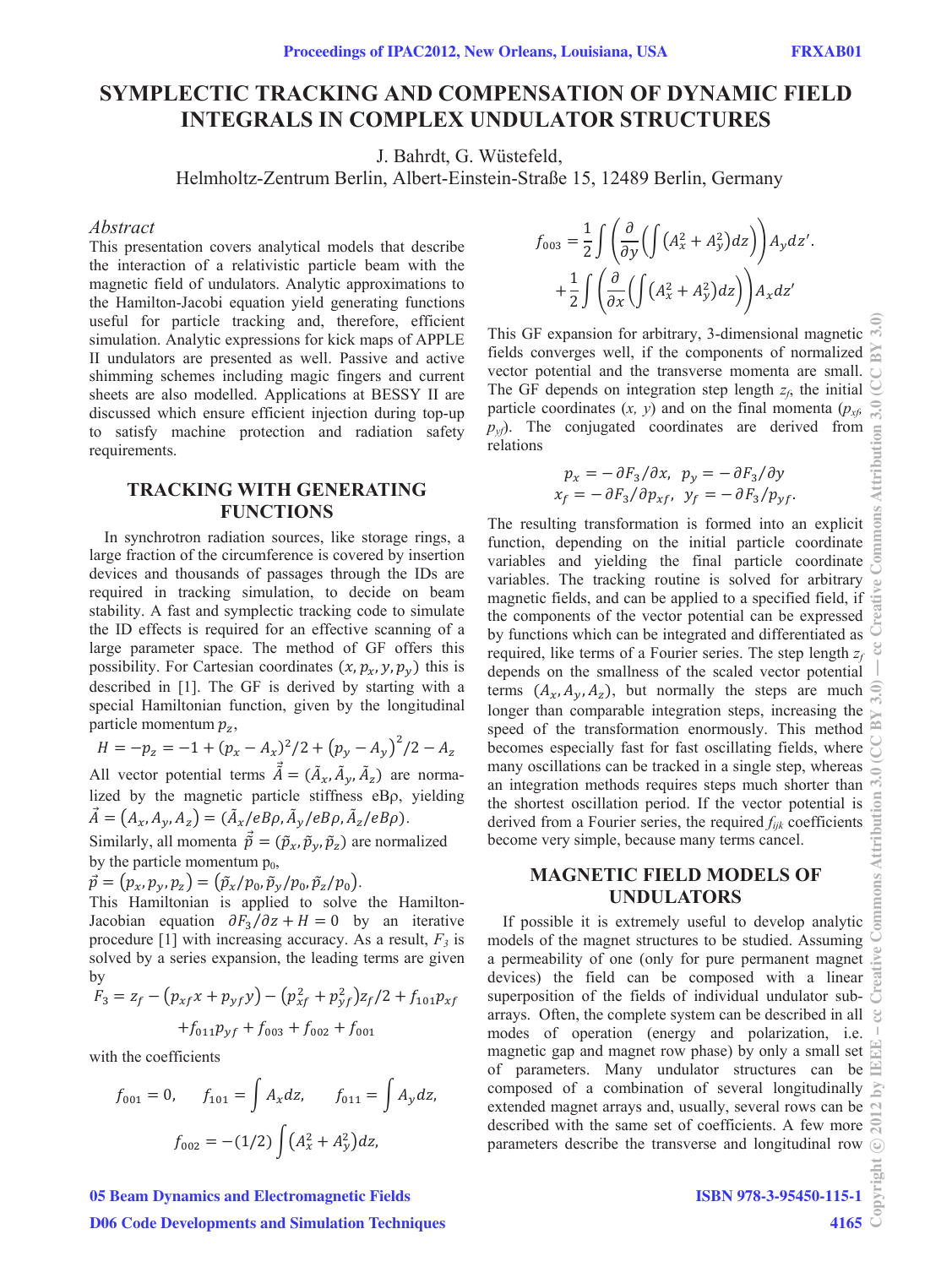ribution 3.0 (CC BY 3.0)

¥

€

**COLO** 

Ε

position. In the following we give examples for various undulator designs.

# *Planar Undulator*

In [1] the generating function is derived for one longitudinal and one transverse Fourier component of a planar undulator. Any arbitrary periodic structure in longitudinal direction can be expanded into Fourier components in longitudinal and transverse direction. The vertical field dependence follows from Maxwell equations [2]:

$$
B_{y}(x, y, z) = \sum_{i=0}^{n} \sum_{j=0}^{m} (c_{i, \tilde{j}} \cos(k_{xi} x) + s_{i, \tilde{j}} \sin(k_{xi})) \times \cosh(k_{y i, \tilde{j}} y) \cos(k_{\tilde{j}} z)
$$

$$
k_{yi, \tilde{j}} = \sqrt{k_{\tilde{j}}^{2} + k_{xi}^{2}}
$$

with  $\tilde{j} = 4j + 1$ . The sin-terms can be skipped ( $s_{i, \tilde{j}} = 0$ ) for magnet configurations which are symmetric in transverse direction. The Fourier components add linearly in the vector potential. The generating function contains products and higher order terms of the vector potential. The convergence of the described tracking method permits the integration over several period lengths in a single step. Thus, cross terms of longitudinal Fourier components with different spatial frequencies drop out due to orthogonality and only products from terms of identical frequencies remain.

## *APPLE II Undulator*

The magnetic structure of an APPLE II device is composed of four identical magnet rows which can be moved independently in longitudinal direction. It is sufficient to parametrize the field of one array via a transverse Fourier decomposition. The fields of the other rows follow from symmetry considerations and they depend on the relative longitudinal phases [1]. Sin-terms are required if the magnets employ cut-outs for clamping or if the magnet shape is non-symmetric transversely, as it is the case for an APPLE III undulator [3] or a DELTA undulator  $[4]$ . The  $3<sup>rd</sup>$  field harmonic in longitudinal direction is zero because the number of blocks per period is four. Higher order terms can be neglected. 2012 by IEEE – cc Creative Commons Attribution 3.0 (CC BY 3.0) — cc Creative Commons Attribution 3.0 (CC BY 3.0)

#### *Asymmetric Figure-8 Undulator*

At high K-values conventional planar undulators produce a high heat load on axis which can deteriorate the performance of a high resolution beamline. The magnet design of the figure-8 undulator [5] is optimized for a reduced on-axis power density. The magnet array on each girder consists of a central magnet row for the vertical field and two side magnet rows with double the period length for the horizontal field. A further advantage of the design is the presence of odd-half-integer harmonics with vertical linear polarization besides the odd-integer harmonics with horizontal polarization. Thus, the figure-8 c○

magnet configuration is ideally suited for an in-vacuum device with variable polarization since no magnet row phasing is required. In air the outer magnet rows can be moved longitudinally which provides elliptical light. This scheme has been proposed by Tanaka and Kitamura as the asymmetric figure-8 undulator [6]. This device can be parametrized in a similar way as the APPLE II undulator.

The outer magnet rows are parametrized in the same way as the APPLE II arrays and the center magnet rows are modelled as a pure permanent magnet planar undulator. Two sets of Fourier coefficients are required for the inner  $(d_i)$  and outer  $(c_i)$  magnet arrays, respectively. The vector potential is given by:

$$
A_x = \sum_{i=0}^{\infty} \frac{c_i}{k} \left( \left( \cos(k_{xi} (x - x_0 / 2)) \cdot \sin(kz + \zeta_1) + \cos(k_{xi} (x + x_0 / 2)) \cdot \sin(kz + \zeta_2) \right) \cdot \exp(-k_{yi} \Delta g / 2) + \left( \left( \cos(k_{xi} (x - x_0 / 2)) \cdot \sin(kz + \zeta_3) \right) \right. \cos(k_{xi} (x + x_0 / 2)) \cdot \sin(kz + \zeta_4)) \cdot \exp(\Delta g / 2) + \sum_{i=0}^{\infty} \frac{d_i}{k} \left( \cos(\tilde{k}_{xi} x) \cdot \cos(\tilde{k} z + \zeta_5) \cdot \exp(-\tilde{k}_{yi} \Delta g / 2) + \left( \cos(\tilde{k}_{xi} x) \cdot \cos(\tilde{k} z + \zeta_6) \cdot \exp(\tilde{k}_{yi} \Delta g / 2) \right) \right)
$$

with

$$
k_{yi} = \sqrt{k_{xi}^2 + k^2}, \quad \tilde{k}_{yi} = \sqrt{k_{xi}^2 + \tilde{k}^2}, \quad \tilde{k} = k/2 = 2\pi/\lambda_0,
$$
  

$$
\lambda_0 = \text{period length of the outer arrays}, \quad x_0 = \text{transverse}
$$

distance of outer arrays and  $\Delta g$  = difference gap to nominal gap where the Fourier coefficients have been determined.  $\zeta_{5/6}$ , the phases of the two centre magnet rows, are usually zero. A similar expression can be found for  $A_v$  and  $A_z$  is assumed to be zero without any restriction of generality. Deriving the generating function, integrals over products of vector potential components have to be evaluated. Mixed terms from the contributions of inner and outer arrays do not show up due to the orthogonality of the functions.

#### **MODELLING THE ENDPOLES**

Undulator end structures are designed such that they minimize the net kick and sometimes also the net displacement. Usually, tracking of planar undulators assumes a cos-like vertical field at the undulator ends and zero horizontal fields. Elliptical / helical undulators are more complicated since the end structures must be compensated for both transverse field components. Two methods are available to treat the end structures of arbitrary undulator fields. Both methods are implemented into the tracking code Elegant [7].

The  $1<sup>st</sup>$  method [8] models the endpoles by two half periods with amplitudes of  $\pm 1/4$  and  $\pm 3/4$  of the periodic pole amplitude including the complete 3 dimensional field distribution. Tracking through each endpole is done in two steps with step sizes of  $\lambda_0/2$  and appropriate amplitudes. Apart from the amplitude scaling

D06 Code Developments and Simulation Techniques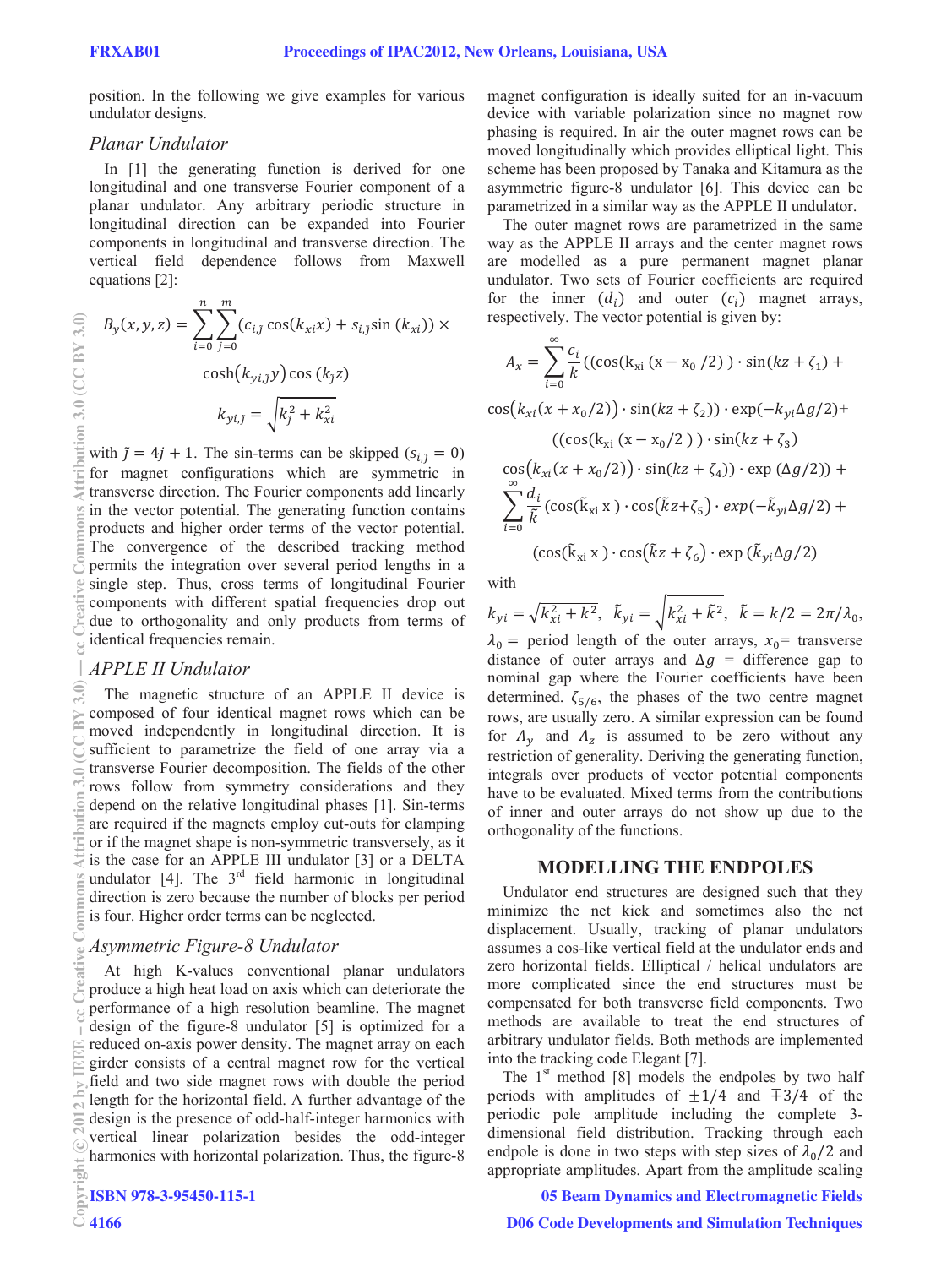the endpole tracking scheme follows exactly the scheme of the periodic part.

The  $2<sup>nd</sup>$  method [9] extrapolates the vector potential to zero at both ends and integrates in two steps (not necessarily equal in length) over the end structure. For illustration we discuss the  $2<sup>nd</sup>$  method for an APPLE II device. The vector potential of each magnet row *i* can be written as:

$$
A_{x,i} = A_{x0,i} \sin (k_z z + \zeta_i)
$$
  

$$
A_{y,i} = A_{y0,i} \sin (k_z z + \zeta_i)
$$

Then, the total vector potential is given by:

$$
A_x = \sum_{\substack{i=1 \ 4}}^4 A_{x,i} = A_{x0} \sin (k_z z + \zeta_x)
$$
  

$$
A_y = \sum_{i=1}^4 A_{y,i} = A_{y0} \sin (k_z z + \zeta_y)
$$

with  $\zeta_x > 0$  and  $\zeta_y > 0$ . Assuming  $\zeta_x > \zeta_y$  the tracking scheme follows the procedure:

- drift back from ID entrance by  $-\zeta_r$
- Track by  $(\zeta_x \zeta_y)$ ;  $A_x = A_{x0} \sin(k_z z + \zeta_x)$ ,  $A_v = 0$
- track by  $\zeta_{\nu}$  to ID entrance;  $A_x = A_{x0} \sin(k_z z +$  $\zeta_x$ ),  $A_y = A_{\nu 0} \sin (k_z z + \zeta_v)$
- Ͳ track n periods through undulator
- Track by  $\lambda_0 \zeta_x$ ;  $A_x = A_{x0} \sin(k_z z + \zeta_x)$ ,  $A_v = A_{v0} \sin (k_z z + \zeta_v)$
- track by  $(\zeta_x \zeta_y)$ ;  $A_x = 0$ ;  $A_v = A_{v0} \sin (k_z z + \zeta_v)$

Both schemes are applicable also to more complicated structures such as the asymmetric figure-8 undulator.

In both cases the magnetic field of the end structure shows non-differentiable points (the field is non-Maxwellian) where the number of these points is larger in the  $1<sup>st</sup>$  case. Nevertheless, the integration method is symplectic. Concerning the excitation pattern the  $1<sup>st</sup>$ method models a kick and displacement free configuration (i.e.: the axis of the trajectory helix within the periodic part of the undulator coincides with the undulator axis) whereas the configuration of the  $2<sup>nd</sup>$ method employs a finite beam displacement. Nevertheless, both methods deliver useful results and we see no preference for one of them.

# **STORAGE RING MAGNETS**

#### *Fringe )ields of 0ultipole 0agnets*

Describing storage ring multipoles higher than a dipole cylindrical coordinates are best suited. The Hamiltonian has the form:

$$
H = \frac{1}{2m} \Big( (p_r - eA_r)^2 + \frac{1}{r^2} (p_\varphi - erA_\varphi)^2 + p_z^2 \Big)
$$
  
The magnetic fields are given by [10]

#### 05 Beam Dynamics and Electromagnetic Fields

#### D06 Code Developments and Simulation Techniques

$$
B_r(r, \varphi, z) = \frac{\sin (m\varphi)}{m!} \sum_{p=0}^{\infty} (2p + m) G_{m2p}(z) r^{2p+m-1}
$$

$$
B_{\varphi}(r, \varphi, z) = \frac{\cos (m\varphi)}{(m-1)!} \sum_{p=0}^{\infty} G_{m2p}(z) r^{2p+m-1}
$$

$$
B_z(r, \varphi, z) = \frac{\sin (m\varphi)}{m!} \sum_{p=0}^{\infty} G_{m2p+1}(z) r^{2p+m}
$$

With the generic function  $G_{m0}$  and the related functions:

$$
G_{m2p} = (-1)^p \frac{m!}{4^p (m+p)! p!} \frac{\partial^{2p} G_{m0}(z)}{\partial z^{2p}}
$$

$$
G_{m2p+1} = \frac{\partial G_{m2p}(z)}{\partial z}
$$

The Hamiltonian requires the vector potential. We choose a vector potential with  $A_z=0$ :

$$
A_r(r, \varphi, z) = -\frac{\cos(m\varphi)}{(m-1)!}.
$$

$$
\left(A_{r0} + \sum_{p=1}^{\infty} \frac{1}{4(m+p)p} \cdot G_{m2p-1}(z)r^{2p+m-1}\right)
$$

$$
A_{r0} = G_{m-1}(z)r^{m-1}
$$

$$
A_{\varphi}(r, \varphi, z) = \frac{\sin(m\varphi)}{m!}.
$$

 $\left(A_{\varphi 0} + \sum_{p=1}^{\infty} \frac{m+2p}{4(m+p)p} \cdot G_{m2p-1}(z) r^{2p+m-1}\right)$  $A_{\varphi 0} = G_{m-1}(z) r^{m-1}$ 

The function  $G_{m-1}$  is the 1<sup>st</sup> integral of the generic function  $G_{m0}$  with respect to *z*. The field is completely defined by  $G_{m0}$  and we choose the following Ansatz: ஶ

$$
G_{m0}(z) = \sum_{i=0} a_i \cos(k_i z)
$$

Higher derivatives  $G_{m2p}$  of  $G_{m0}$  contribute only further off axis.

 Thus, we have an analytic description of the vector potential for a real 3D multipole. The derivation of the generating function for symplectic tracking follows exactly the same procedure as for Cartesian coordinates using the canonical variables  $r$ ,  $\varphi$ ,  $p_r$ ,  $p_\varphi$ . The implementation into a tracking code requires the transformation from Cartesian coordinates and (kinematic) impulses to cylindric, canonic coordinates and impulses and vice versa. The generating function can be derived analytically as described previously. The Hamiltonian employs quadratic terms of the vector potential. In case the integration over the multipole is done in a single step the vector potential terms in the Hamilton-Jacobi Equation are significantly reduced  $\equiv$ because cross terms of different spatial frequency drop out during integration.

For illustration we evaluated the fields of a permanent magnet quadrupole as proposed by Halbach [11] with 8  $\odot$ segments and inner / outer radius of 20mm / 40mm.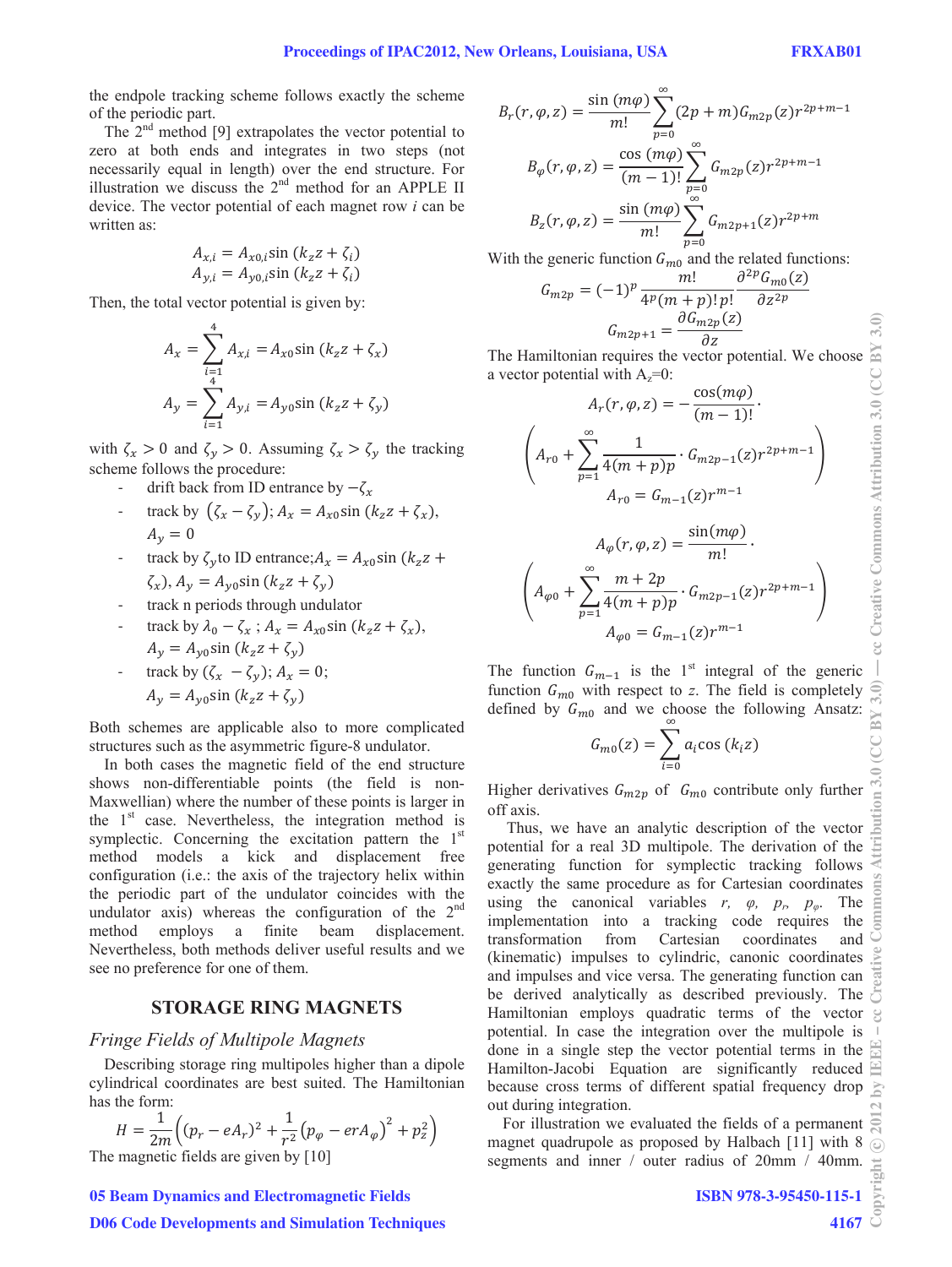$3.0)$ BY

Figure 1 shows the longitudinal field distribution  $B_{\varphi}$  in the midplane  $r_0$  off-axis with  $r_0=3$ , 9, 18mm. A Fourierdecomposition provides the coefficients *ci0* with

$$
B_{\varphi}(r_0, 0, z) = \sum_{i=0}^{\infty} c_{i0} \cos(k_i z)
$$

Even close to the magnets (2mm distance) 25 Fourier coefficients describe the field within 0.2% accuracy. The coefficients  $a_i$  are extracted from the  $c_{i0}$  via:

$$
a_i = \frac{c_{i0}}{\sum_{p=0}^{p_0-1} r_0^{2p+1} \frac{2 \cdot k_i^{2p}}{4^p (2+p)! \cdot p!}
$$

Due to the low number of segments the radial field dependence is non-linear further off-axis. The  $7<sup>th</sup>$  order polynomial fit of Fig. 2 shows the contributions from  $3<sup>rd</sup>$ ,  $5<sup>th</sup>$  and  $7<sup>th</sup>$  order radial terms ( $p_0=4$ ).



Figure 1: Longitudinal  $B_{\varphi}$ -field distributions in the midplane and representations with Fourier coefficients for a permanent magnet quadrupole with inner/outer diameter of 20/40mm. The fields are given at distances of 3mm (black), 9mm (red), 18mm (blue) to the beam axis.

The method of GF derived for Cartesian coordinates can be extended to cylindrical coordinates  $(r, p_r, \varphi, p_\varphi)$ , where the transformation from the Cartesian in to the cylindrical coordinate variables is given by a GF of type  $\frac{1}{6}$  cylin<br> $\frac{1}{12}$ 

 $F_3 = -p_x r \cdot \cos(\varphi) - p_y r \cdot \sin(\varphi)$ 

with

4168

$$
p_r = -\partial \tilde{F}_3 / \partial r = p_x \cdot \cos(\varphi) + p_y \cdot \sin(\varphi)
$$

$$
p_{\varphi} = -\partial \tilde{F}_3 / \partial \varphi = -p_x r \cdot \sin(\varphi) + p_y r \cdot \cos(\varphi)
$$

$$
x = -\partial \tilde{F}_3 / \partial p_x = r \cdot \cos(\varphi)
$$

$$
y = -\partial \tilde{F}_3 / \partial p_y = r \cdot \sin(\varphi)
$$

and the variables *'z'* and *'pz'* stay unchanged.

The implementation into a tracking code requires the transformation from Cartesian coordinates and (kinematic) impulses to cylindric, canonic coordinates and impulses and vice versa. In cylindrical coordinates the Hamiltonian is given as

$$
H = -p_z = -1 + (p_r - A_r)^2 / 2 + \left(\frac{p_\varphi}{r} - A_\varphi\right)^2 / 2 - A_z
$$

If the vector potential  $\vec{A} = (A_x, A_y, A_z) = 0$ , the Hamiltonian describes transformations in a drift section. The changes of the particle coordinate variables within the drift are

$$
r' = \frac{\partial H}{\partial p_r} = p_r, \qquad p'_r = -\frac{\partial H}{\partial r} = p_\varphi^2 / r^3
$$
  

$$
\varphi' = \frac{\partial H}{\partial p_\varphi} = p_\varphi / r^2, \qquad p'_\varphi = -\frac{\partial H}{\partial \varphi} = 0
$$

These are applied to construct the GF of a drift section

$$
F_3 = -rp_{rf} - \varphi p_{\varphi f} + z_f - \frac{z_f}{2} p_{rf}^2 - \frac{z_f}{2} p_{\varphi f}^2 / r^2
$$

As a consistency check, this GF can be used for a small drift length  $z_f \rightarrow \Delta z$  to approximate (difference quotient is replaced by differential quotient) comparable results from the Hamiltonian, for example

$$
p_r = -\frac{\partial F_3}{r} = p_{rf} - \Delta z \cdot p_{\varphi f}^2 / r^3
$$

which yields

$$
(p_{rf} - p_r)/\Delta z = -\partial H/\partial r = p_\varphi^2/r^3
$$

in agreement with the related derivatives from the Hamiltonian function.

This GF of a drift is used as a starting solution, to derive higher order terms of the GF by iteration [1]

$$
F_3 = z_f - (p_{rf}r + p_{\varphi f}\varphi) - (p_{rf}^2 + p_{\varphi f}^2/r^2) z_f/2 +
$$
  

$$
f_{101}p_{rf} + f_{011}p_{\varphi f} + f_{003} + f_{002} + f_{001}
$$

Assuming  $A_z=0$ , the coefficients  $f_{ijk}$  [1] are given by

$$
f_{001} = 0, \quad f_{101} = \int A_r dz, \quad f_{011} = \int A_\varphi dz / r
$$

$$
f_{002} = -(1/2) \cdot \int (A_r^2 + A_\varphi^2) dz
$$

$$
f_{003} = \frac{1}{2} \int \left( \frac{\partial}{\partial \varphi} \left( \int (A_r^2 + A_\varphi^2) dz \right) \right) \cdot A_\varphi \cdot dz / r
$$

$$
+ \frac{1}{2} \int \left( \frac{\partial}{\partial r} \left( \int (A_r^2 + A_\varphi^2) dz \right) \right) \cdot A_r \cdot dz
$$

The GF depends on the initial position variables and final momenta, the conjugated coordinate variables are derived by

$$
p_r = -\frac{\partial F_3}{\partial r}, \quad p_\varphi = -\frac{\partial F_3}{\partial \varphi}
$$

$$
r = -\frac{\partial F_3}{\partial p_r}, \quad \varphi = -\frac{\partial F_3}{\partial p_\varphi}
$$

Similar as in the Cartesian case, the resulting equation system can be formed into an explicit system, which yields the final particle coordinates as a function of the